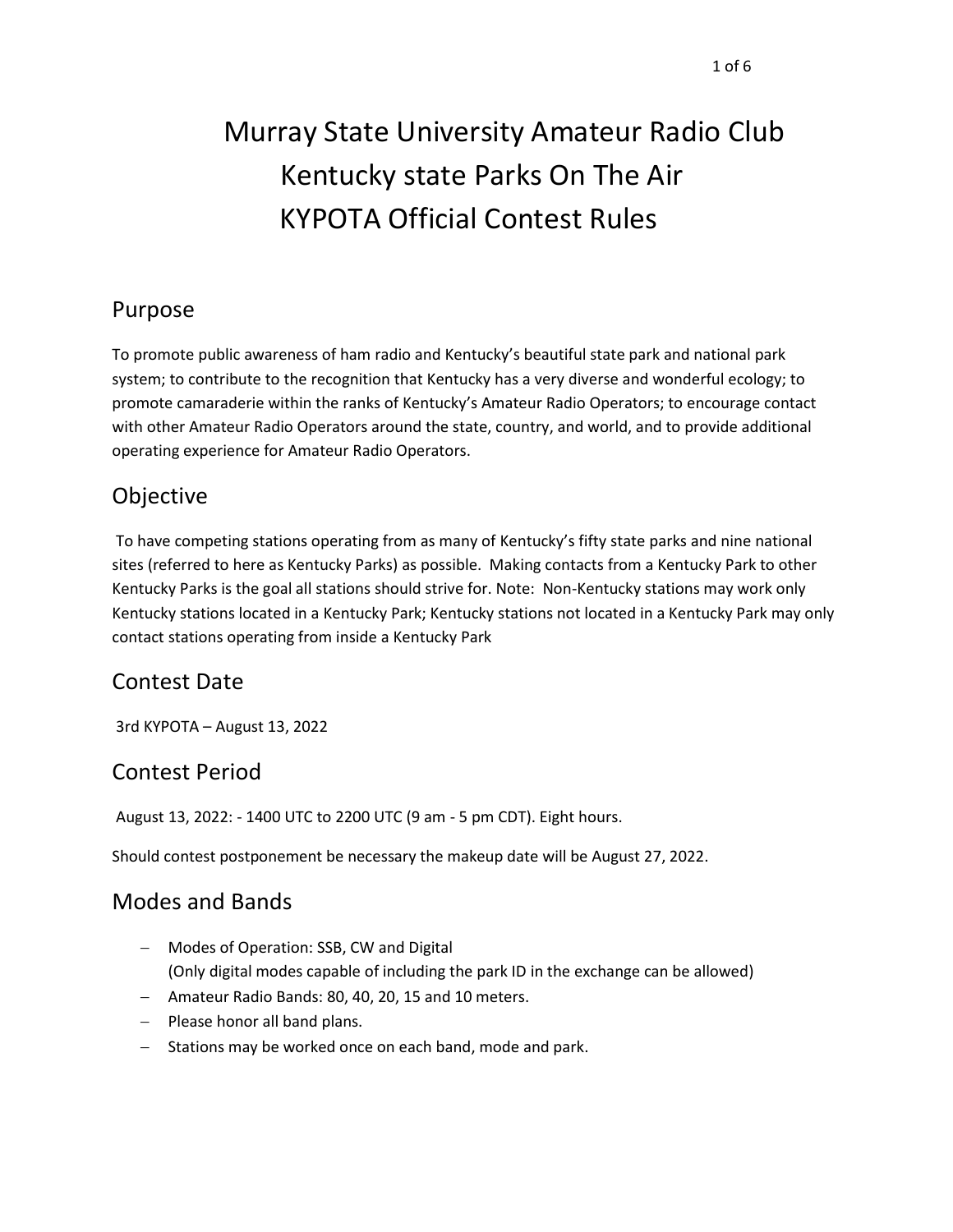### Suggested Frequencies

These are only suggested frequencies. Operators should use good amateur radio practices and be considerate of others - do not cause interference.

|    | Band (Meters) Phone (MHz) CW (MHz) |               |
|----|------------------------------------|---------------|
| 80 | 3.825                              | 3.530-3.550   |
| 40 | 7.200                              | 7.030-7.050   |
| 20 | 14.250                             | 14.070-14.090 |
| 15 | 21.300                             | 21.040-21.060 |
| 10 | 28.450                             | 28.000-28.100 |

## Entry Categories

You may work this contest as either a Single Operator or Multi-operator, you can use any legal power limit. But only one log should be submitted by each user for each park worked from. Park to Park contacts will be found by matching the logs submitted from each park and having matching contacts with exchanges.

Reminder: Low Power = .1 to 100 watts High Power = Greater than 100 watts

## Kentucky Park Identifiers

| Park:                    | ID:        | Park:                        | ID:        | Park:                         | ID:        |
|--------------------------|------------|------------------------------|------------|-------------------------------|------------|
|                          |            |                              |            |                               |            |
| <b>Barren River Lake</b> | <b>BRL</b> | Big Bone Lick                | <b>BBL</b> | <b>Blue Licks Battlefield</b> | <b>BLB</b> |
| <b>Breaks Interstate</b> | BI         | Buckhorn Lake                | <b>BLR</b> | Carr Creek                    | CC         |
| <b>Carter Caves</b>      | <b>CCR</b> | Columbus-Belmont             | CВ         | <b>Cumberland Falls</b>       | <b>CF</b>  |
| Dale Hollow              | <b>DH</b>  | Dawkins Line Rail trail      | <b>DLR</b> | Dr. Thomas Walker             | <b>DTW</b> |
| "Tom" Sawyer             | TS         | Ft. Boonesborough            | FB.        | General Burnside Island       | <b>GBI</b> |
| <b>General Butler</b>    | GB         | Grayson Lake                 | GL         | <b>Green River Lake</b>       | <b>GRL</b> |
| Greenbo Lake             | <b>GLR</b> | <b>Isaac Shelby Cemetery</b> | <b>ISC</b> | Jefferson Davis               | JD         |
| Jenny Wiley              | JW         | John James Audubon           | JJA        | Kenlake                       | <b>KLR</b> |
| Kentucky Dam Village     | <b>KDV</b> | Kincaid Lake                 | KL         | Kingdon Come                  | КC         |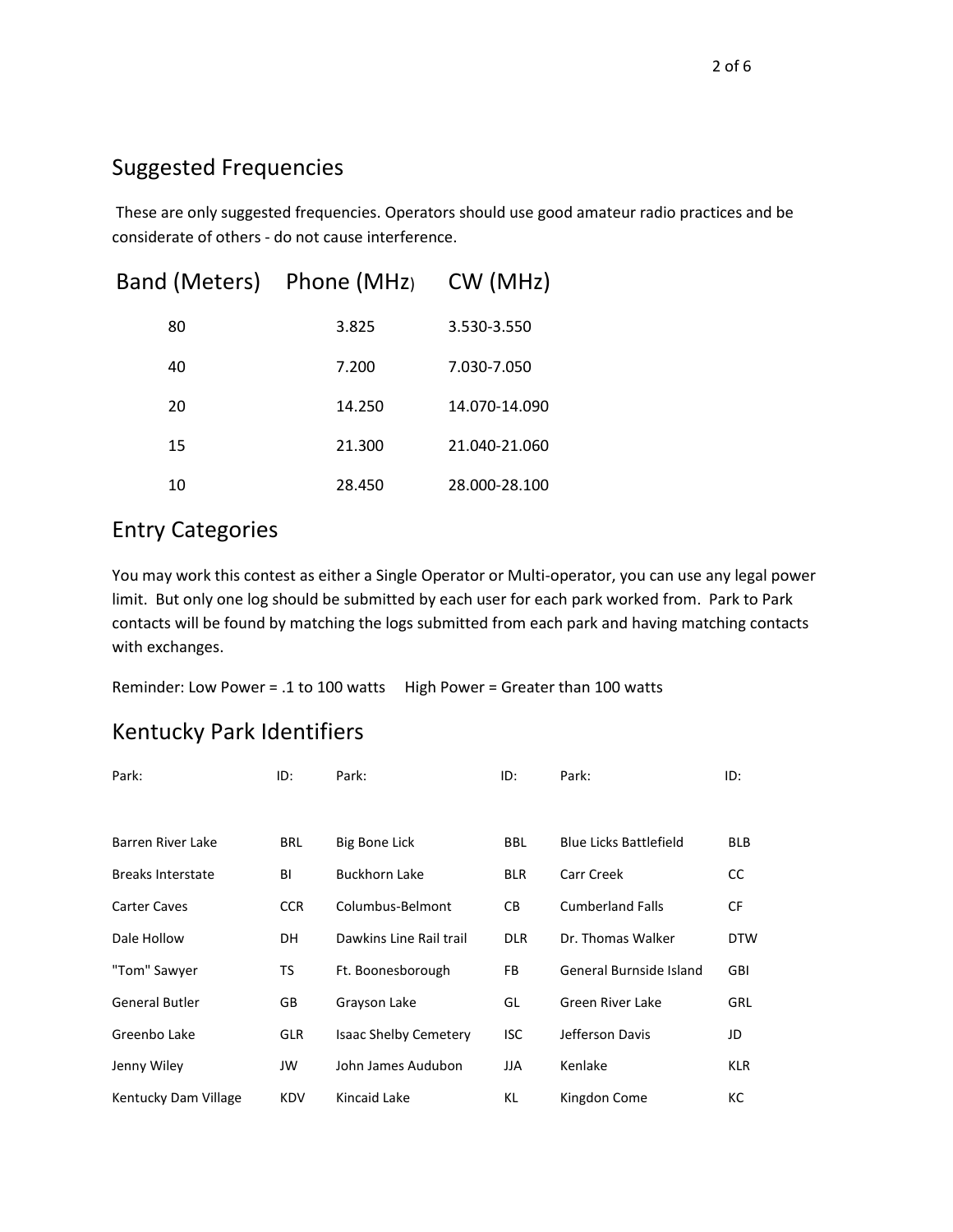|  | $3$ of $6$ |
|--|------------|
|  |            |

| Lake Barkley                   | LB         | Lake Cumberland             | <b>LCR</b> | Lake Malone            | LM         |
|--------------------------------|------------|-----------------------------|------------|------------------------|------------|
| Levi Jackson Wilderness        | <b>LJW</b> | Lincoln Homestead           | LH.        | <b>Mineral Mounds</b>  | <b>MM</b>  |
| My Old Kentucky Home           | <b>MKH</b> | Natural Bridge              | <b>NB</b>  | Nolin Lake             | <b>NL</b>  |
| Old Fort Harrod                | <b>OFH</b> | Old Mulkey Meetinghouse OMM |            | Paintsville Lake       | PL         |
| Pennyrile Forest               | PF         | Perryville Battlefield      | PB         | Pine Mountain          | <b>PMR</b> |
| Pine Mountain Scenic Trail PMT |            | Rough River Dam             | <b>RRD</b> | Taylorsville Lake      | TL         |
| <b>Waveland Historic Site</b>  | <b>WSH</b> | White Hall Historic Site    | <b>WH</b>  | Wickliffe Mounds       | <b>WM</b>  |
| William Whitley House          | <b>WWH</b> | Yatesville Lake             | YL         |                        |            |
| Kentucky National Sites        |            |                             |            |                        |            |
| Abraham Lincoln Birthplace ALB |            | <b>Big South Fork</b>       | <b>BSF</b> | Camp Nelson            | <b>CN</b>  |
| <b>Cumberland Gap</b>          | CG         | Fort Donelson               | FD         | Lewis and Clark        | <b>LAC</b> |
| <b>Mammoth Cave</b>            | <b>MC</b>  | <b>Trail of Tears</b>       | TΤ         | Land Between the Lakes | LBL        |

#### Exchange

- Stations operating from a Kentucky Park send their call sign and their Kentucky State Park Identifier. Example: "W4PJC, LBL"

- Kentucky stations NOT operating from a Kentucky Park send their call sign and "Kentucky". Example: " W4PJC, Kentucky"

- Non-Kentucky W/VE stations send their call sign and State or Province. Example: "KD4BF, Georgia" or "VE3BF, Ontario"

- DX stations outside of W/VE (including KH6/KL7) send call sign and "DX". Example: "KL7BF, DX"

#### Location

All contest stations must be inside the actual boundary of the Kentucky Park they are reporting to be transmitting from. You cannot pull off the highway near a Kentucky Park and claim to be in the Kentucky Park. Our expectations are for everyone to operate on an honor system and follow all the rules in order for this contest to be fair to everyone that participates. This is a RADIO contest and you should put in your log what you heard during the contest - not what you found on the internet afterwards.

Operation from a boat is allowed but the park ID operated from must still be supplied as part of the entry. The operation must occur within the park boundary or from within a bay where the park is located. For example, operations from within a bay on the LBL side of either Kentucky Lake or Barkley Lake will be considered as located in LBL and must be surrounded on three sides by LBL territory.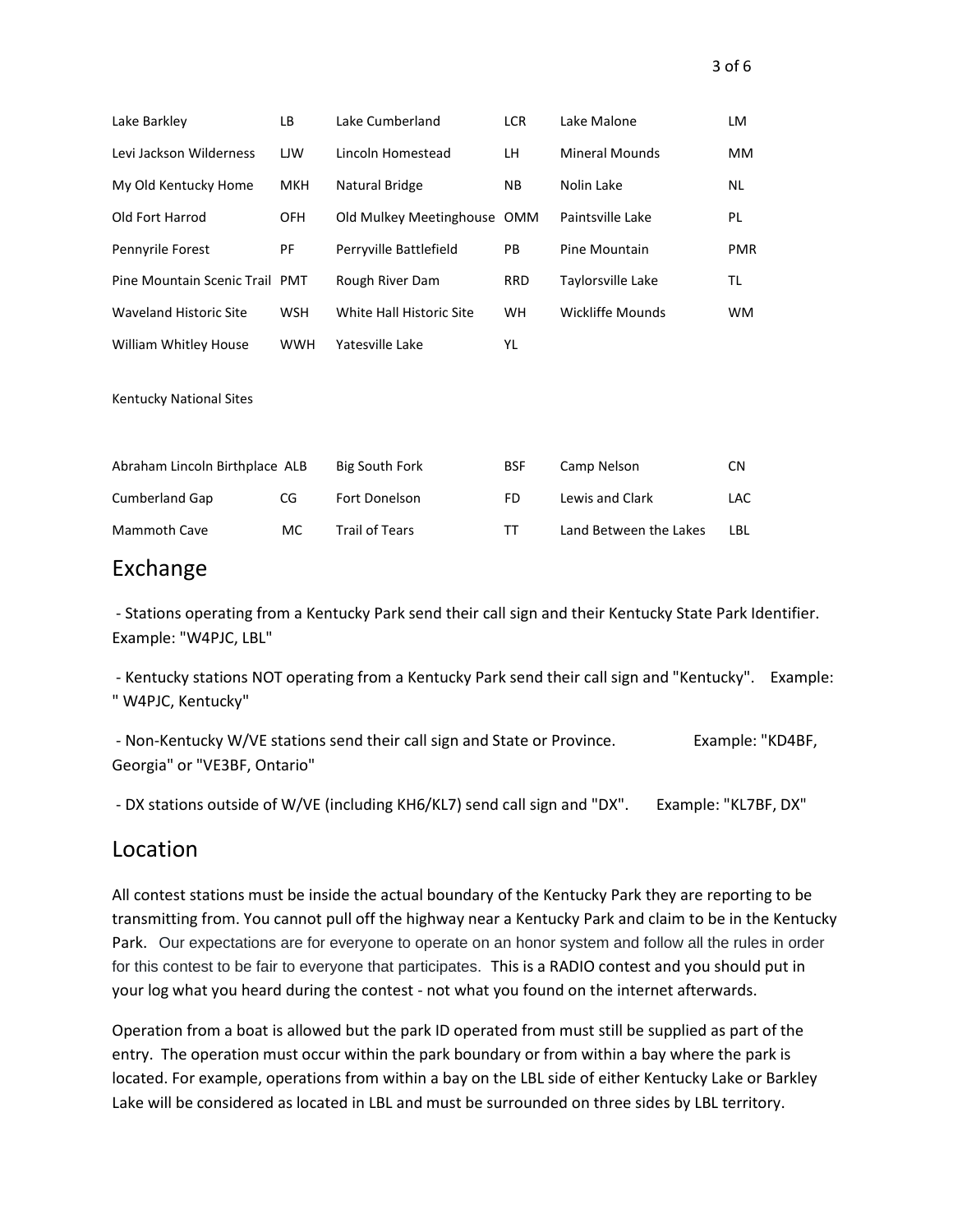Another example, at Kentucky Dam Village State Park operation within the bay containing the Kentucky Dam Marina is considered inside of the park because the bay is under the control of the park. Likewise, the bay where Kenlake Marina is located is also considered to be inside the park.

#### Scoring

- QSO POINTS - Each complete non-duplicate contact is worth one point, per mode, per park.

 - MULTIPLIERS - Multipliers are the 59 Kentucky Parks (1 per park = 59 maximum). 1 multiplier for each different Kentucky Park contacted

- FINAL SCORE - Multiply QSO points times the total number of multipliers.

- Contestants making contact with the host club, K4MSU, W4GZ or host club authorized special event station, can receive 3 QSO bonus points for each contact on each band.

- Murray State University Amateur Radio Club (MSUARC) members and logs submitted under the K4MSU, W4GZ or authorized special event callsign will be considered check logs only.

- Send in a standard Cabrillo file only.

- It is recommended contestants use an N1MM KYPOTA contest template that offers an exchange sent and one received. A link to the template can be found on our web site. To use them all you need to do is copy the file to the UDC folder found in My Documents->N1MM Logger+->UserDefinedContest, and then restart N1MM. Your logs should show the exchange you send (your park ID, if you are operating from a Kypark, etc) and the exchange you received (park/state/province), as well as the time and signal report.

The contest will be split into two groups, those entering logs from a park, and those who are hunting from home, regardless of category.

Example: W4PJC operating from Kenlake State Park - 10 contacts on 80 meters, 15 contacts on 40 meters, 12 contacts on 15 meters, Total Contacts = 37, plus 3 bonus points for contacting a K4MSU site. Number of different Kentucky State Parks contacted = 10, Total score =  $10 \times (37+3) = 400$ .

#### Miscellaneous

-Call signs and exchange information must be received, confirmed and logged by both stations for a complete contest QSO.

- No cross-mode contacts and no credit for contacts made through repeaters or satellites.

- Please honor all band plans.

- No station may claim simultaneous operation of the same call sign in more than one Kentucky Park, State, Province or Country at the same time. Except the host club call sign,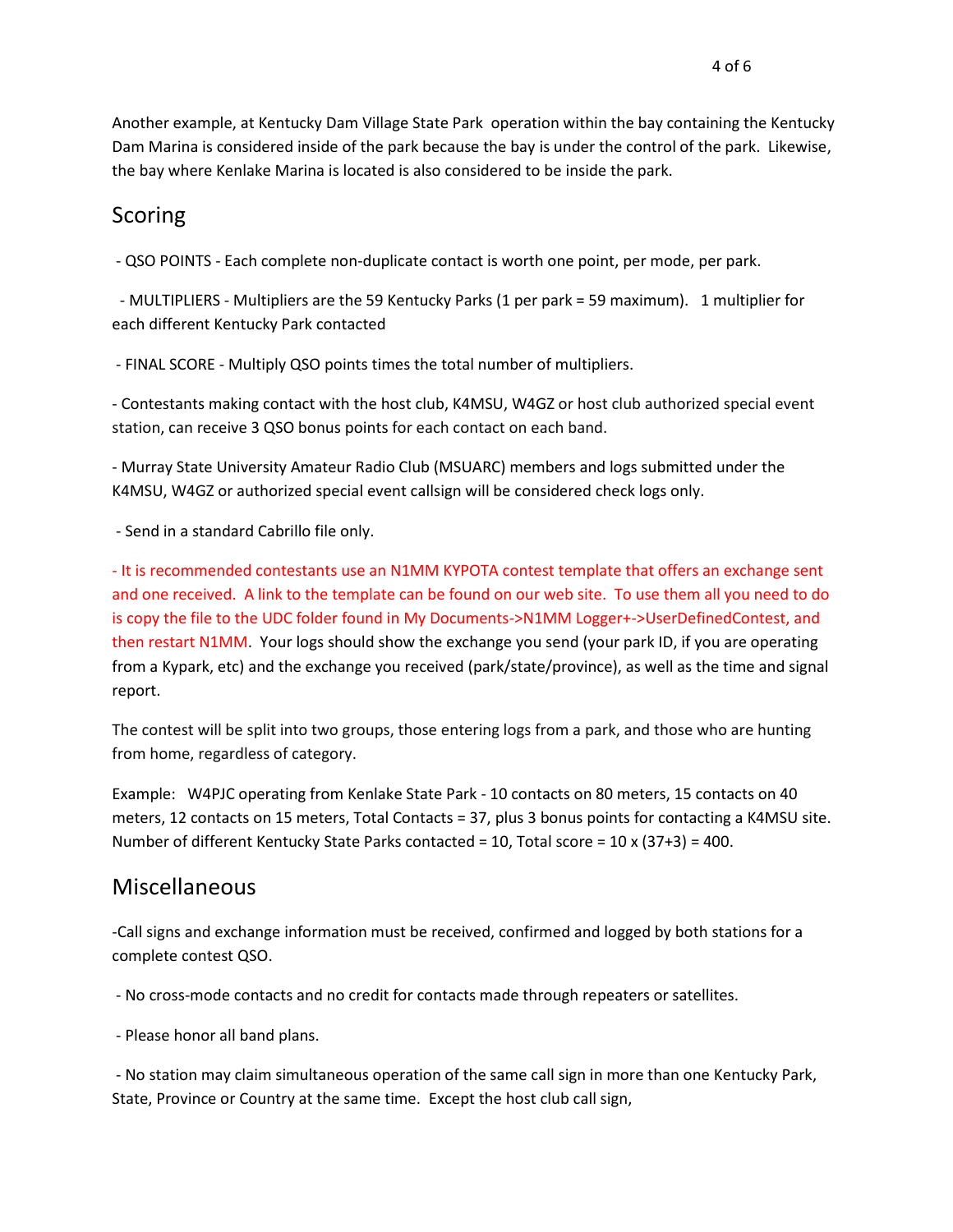- No individual shall make a QSO utilizing more than one call sign.

- Stations inside a Kentucky Park must make a minimum of four contacts. Three of the four contacts being made to three other (different from where you are transmitting from) Kentucky Park stations. This gives others the opportunity to contact your Kentucky Park.

- Multi-Operator entries may only use one call sign during the contest.

- Contacts made with captive stations do not support the stated purpose of KYPOTA and will not be counted. This includes contacts made with other passengers in a mobile, as well as so-called "California Train operations", wherein a group of mobiles travel together for purposes of making contacts within the group.

- Soliciting for contacts is encouraged to promote more contacts being made during the contest. You can ask a station to meet you on a different band in order to make an additional contact. You should not self-spot on a cluster or spotting network, but you can ask another ham operator that is not in your group to spot you.

- Use of spotting networks is allowed. Since the use of mobile smart phones and wi-fi in Kentucky Parks is now commonplace, looking up spots on clusters is easy to do. This will encourage additional contacts for everyone during the contest.

- Remote operations are not allowed. Remote operations are defined as an operator having a transmitter at one location (example: in a State Park) and is controlling it remotely from another location (example: outside the State Park). Or an operator has a receiver in a different location than the transmitter where the operator is located. For this contest the operator, transmitter and receiver must be in the same location.

- If you are multi-op, you can get assistance from other humans in your operation. We encourage the monitoring of packet or spotting systems during the contest so additional awareness of the contest can be made to encourage participation during the contest.

- Decisions of the Kentucky Parks On The Air Contest Committee are final.

#### Reporting

- e-mail entries to: KYPOTA@murray-ky.net .

- Logs must clearly indicate UTC time (not local time), Band, Mode, Call Sign Contacted, State/Province/DX, or Kentucky Park Identifier received for all QSOs as applicable.

- Cabrillo files are required to be used for log submissions.

- E-mailed logs must be sent to KYPOTA@murray-ky.net and must be sent in no later than August 27, 2022, or 14 days after the end of the contest. Logs arriving after the 14 day entry window will be considered check logs.